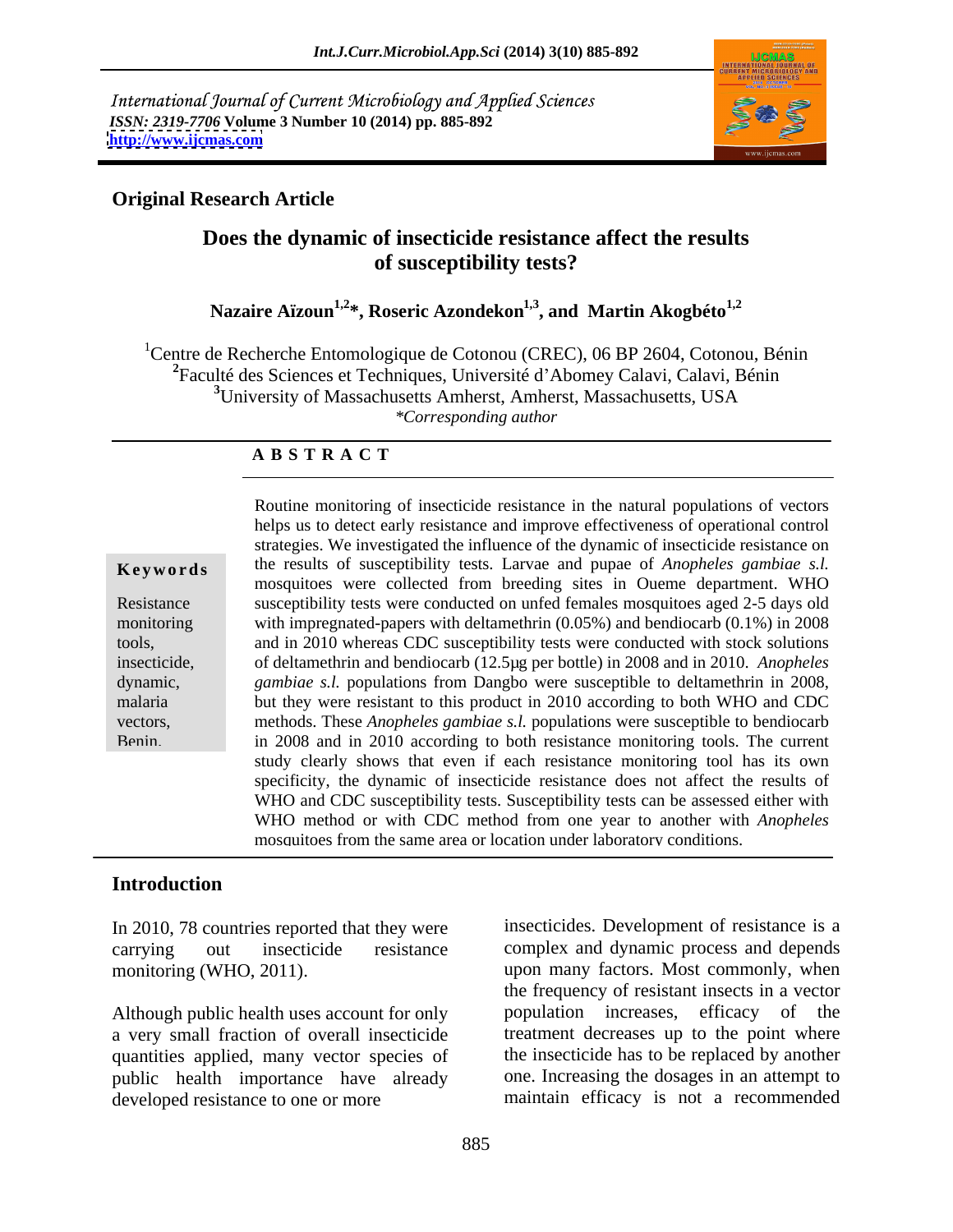concerns and increased cost of the district, a rural district of Oueme

*al*. (2013a) to investigate the advantages and recent study was carried out to investigate impregnated paper with insecticide under field conditions and of a CDC coated bottle or Wheaton coated bottle with insecticide under laboratory conditions (Aïzoun *et al.*, *Anopheles gambiae s.l.* mosquitoes were<br>2014a). The complementarities and the collected during the rainy seasons (Marchspecificities of these two tools for the determination of insecticide susceptibility in malaria vectors were also recently South-Easthern Benin. Larvae and pupae investigated (Aïzoun and Azondekon, 2014). Thus, there is a need to investigate the influence of the dynamic of insecticide resistance on the results of susceptibility tests. Benin) insectary. *Anopheles gambiae s.l*

The aim of this study was to investigate the Susceptibility tests were done influence of the dynamic of insecticide resistance on the results of susceptibility

The study area is located in the Republic of Benin (West Africa) and includes the  $CREC$  at  $25+/-2$ °C and 70 to 80% relative department of Oueme in the South-Easthern

option because of environmental and safety Benin. The study was carried out in Dangbo insecticide. The resistance genes in the department. The choice of the study sites vector population may also be driven to took into account the economic activities of even higher frequencies. Replacing an populations, their usual protection practices insecticide by a new one has important cost, against mosquito bites, indoor residual logistic and sociological implications. In spraying (IRS) with bendiocarb recently addition, a significant reduction of morbidity implemented in Oueme department ended in and mortality can be achieved only if the 2010 and peasant practices to control efficacy of vector control interventions is farming pests. These factors have a direct continuously maintained at a very high level impact on the development of insecticide (IRAC, 2011). resistance in the local mosquito vectors. A recent study was carried out by Aïzoun *et*  a sub-equatorial type of climate with four drawbacks of both WHO and CDC protocols September–November) and two dry seasons for the determination of insecticide (December-March and August-September). susceptibility in malaria vectors. Another The temperature ranges from 25 to 30°C the shelf-life and the re-use of a WHO district, a rural district of Oueme Dangbo is in Oueme region characterized by seasons, two rainy seasons (March–July and with the annual mean rainfall between 900mm and 1,500 mm.

### **Mosquito sampling**

tests.<br>
2–5 days old, reared from the larval and **Materials and Methods** sample was separated into two batches: **Study area** *following the WHO protocol and batch 2 for Anopheles gambiae s.l.* mosquitoes were collected during the rainy seasons (March- July and September-November 2008 and 2010) across Dangbo district selected in were collected from breeding sites and kept in separated labeled bottles. The samples were reared to adults in the CREC (Centre de Recherche Entomologique de Cotonou, Kisumu, a reference susceptible strain, was used as a control for the bioassay tests. Susceptibility tests were done simultaneously following WHO and CDC protocols on unfed female mosquitoes aged pupal collections. Each *An. gambiae s.l.* batch 1 was used for susceptibility tests CDC susceptibility tests. All susceptibility tests were conducted in the laboratory of CREC at  $25+/-2$ °C and 70 to 80% relative humidity.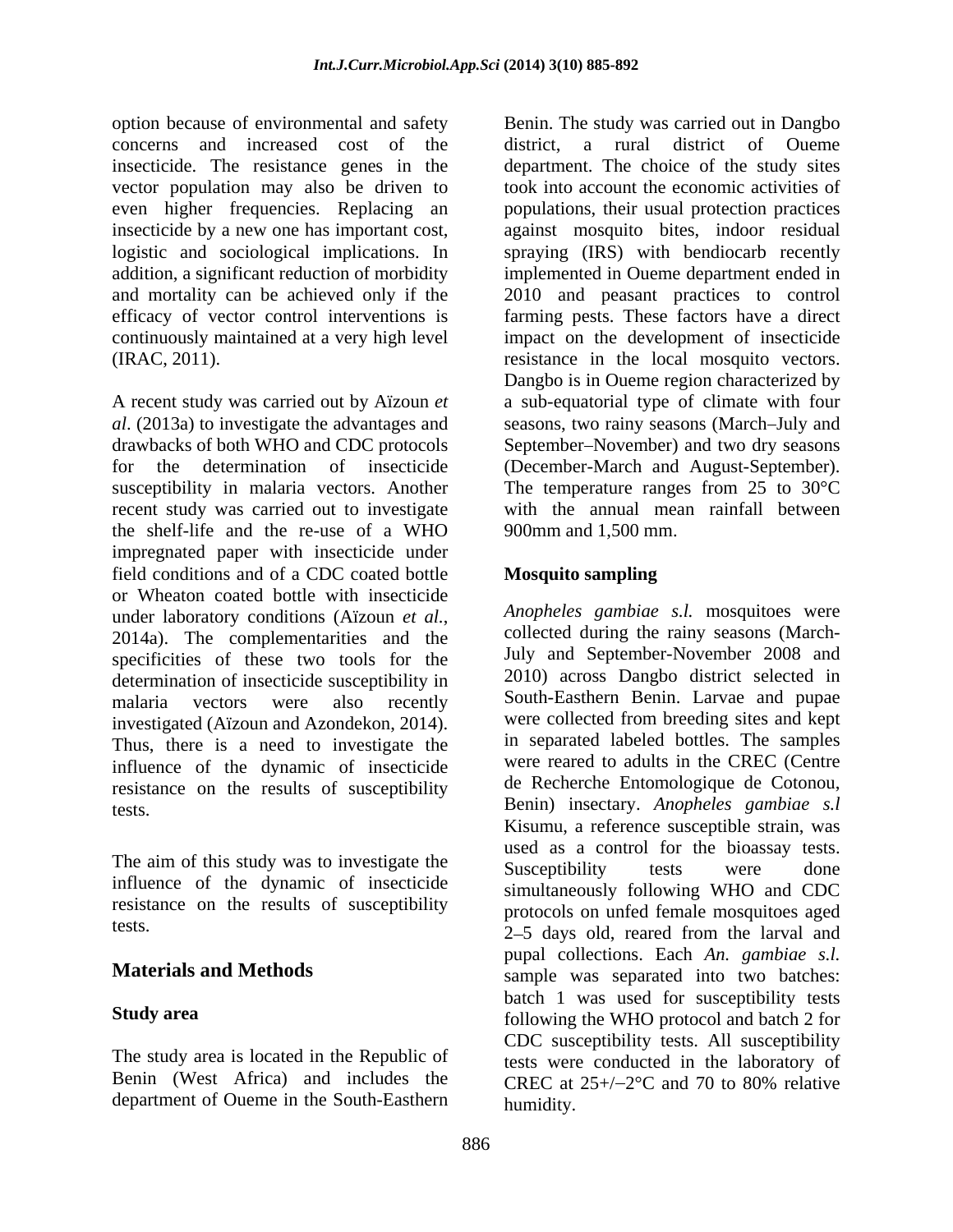The principle of the WHO bioassay is to expose insects to a given dose of insecticide limiting the arthropods contributes to for a given time to assess susceptibility or resistance. resistance. The standard WHO discriminating dosages are twice the Diagnostic doses that were applied in the experimentally derived 100% lethal current study were the doses recommended concentration (LC100 value) of a reference by CDC (Brogdon and Chan, 2010). These susceptible strain (WHO, 1998). In this doses were checked on the *An. gambiae* study, two insecticides were tested: Kisumu susceptible reference strain before deltamethrin (0.05%) and bendiocarb being applied to field populations. For *An.*  (0.1%). The choice of bendiocarb was *gambiae s.l.*, the diagnostic dose of 12.5  $\mu$ g justified by its use for Indoor Residual per bottle for both deltamethrin and Spraying (IRS) campaign under the financial bendiocarb was used for a diagnostic support of the PMI (President's Malaria Initiative) to control *Anopheles gambiae s.l.*populations from Oueme department in South-Easthern Benin (2008-2010). We The solutions were prepared and the bottles used deltamethrin, because it is the coated according to the CDC protocol insecticide used on PermaNets that are (Brogdon and Chan, 2010). Fifteen to 20 distributed free by the NMCP in the swampy unfed female mosquitoes aged 2–5 days old areas of Oueme (2008-2010). Trom hatch 2 were introduced into four

An aspirator was used to introduce 20 to 25 unfed female mosquitoes aged 2–5 days old from batch 1 into five WHO holding tubes (four tests and one control) that contained untreated papers. They were then gently blown into the exposure tubes containing the insecticide impregnated papers. After one hour of exposure, mosquitoes were  $\frac{100 \text{ rad}}{11 \text{ rad/s}}$  (Y axis) against time (X axis) for transferred back into holding tubes and provided with cotton wool moistened with a 10% honey solution. The number of mosquitoes "knocked down" at 60 minutes and mortalities at 24 hours post treatment were recorded following the WHO protocol

## **CDC protocol**

The principle of CDC bottle bioassay is to<br>  $\frac{\text{indicate full susceptibility}}{\text{Mortality rates between 90\% -97\% require}}$ determine the time it takes an insecticide to penetrate an arthropod, traverse its

**Testing insecticide susceptibility** intervening tissues, get to the target site, and **WHO protocol** act on that site relatively to a susceptible control. Anything that prevents or delays the compound from achieving its objective of killing the arthropods contributes to resistance.

exposure time of 30 minutes.

from batch 2 were introduced into four Wheaton bottles of 250 ml each coated with insecticide and one bottle coated with acetone only as the control. The number of dead or alive mosquitoes was monitored at different time intervals (10, 20, 30, 40, 50, 60 minutes) in 2008 and (15, 30, 35, 40, 45, 60, 75, 90, 105, 120 minutes) in 2010. This allowed us to determine the total percent mortality  $(Y \text{ axis})$  against time  $(X \text{ axis})$  for all replicates using a linear scale.

### **Statistical analysis**

 $(WHO, 1998)$ .  $(WHO, 1998)$ The resistance status of mosquito samples from batch 1 was determined according to follows:

> Mortality rates between 98%-100% indicate full susceptibility

Mortality rates between 90%-97% require further investigation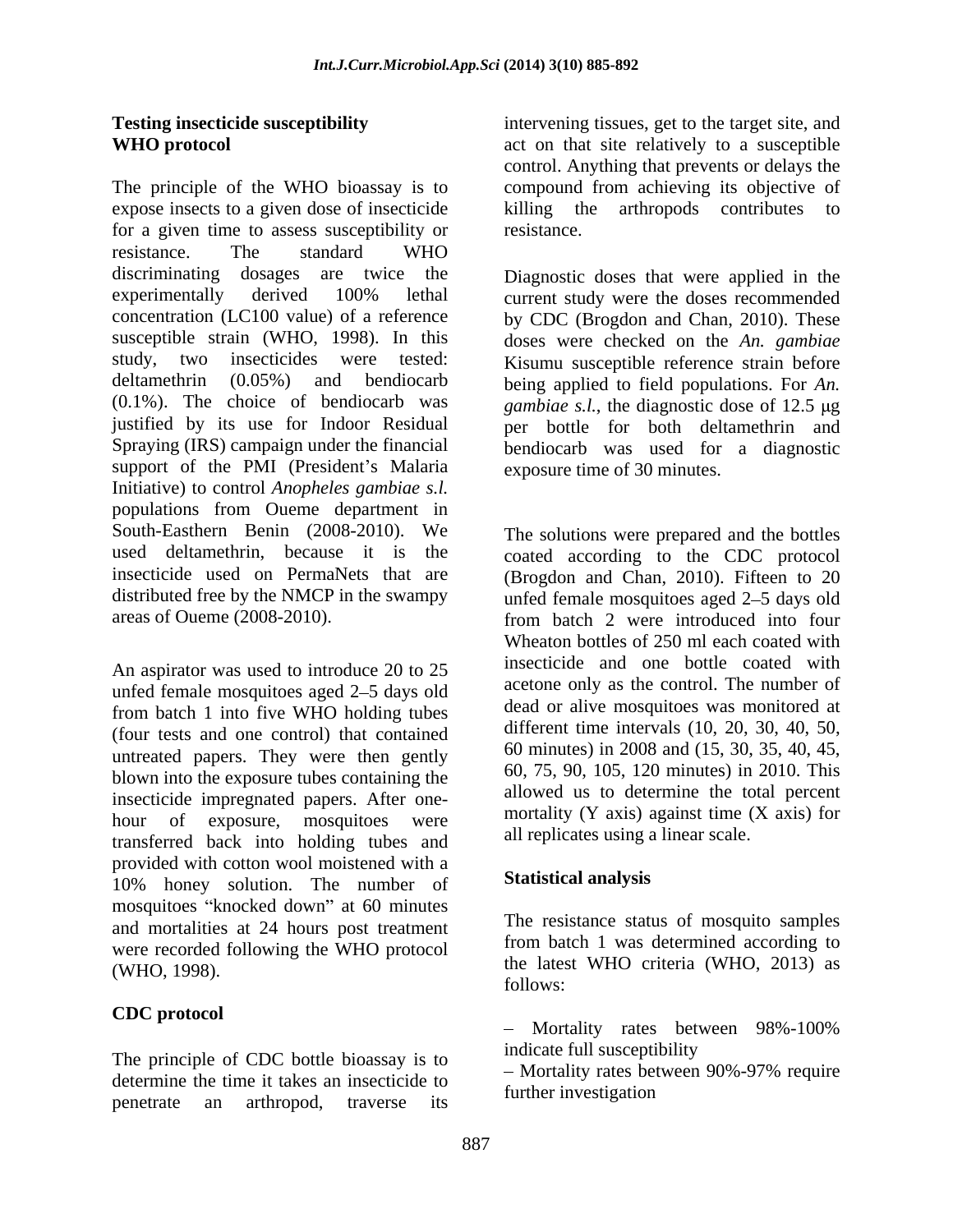considered resistant to the tested exposed to the WHO impregnated papers

the CDC criteria (Brogdon and McAllister, The CDC bottles bioassays were performed 1998; Brogdon and Chan, 2010). The with stock solutions of deltamethrin (12.5%) susceptibility thresholds at the diagnostic (Table 1). time of 30 minutes for pyrethroids and carbamates are:  $\mathbf{r}$ :  $\mathbf{r}$  and  $\mathbf{r}$  and  $\mathbf{r}$  and  $\mathbf{r}$  and  $\mathbf{r}$  and  $\mathbf{r}$  and  $\mathbf{r}$  and  $\mathbf{r}$  and  $\mathbf{r}$  and  $\mathbf{r}$  and  $\mathbf{r}$  and  $\mathbf{r}$  and  $\mathbf{r}$  and  $\mathbf{r}$  and  $\mathbf{r}$  and

 $-$  Mortality rate = 100%: the population is

 $-$  Mortality rate  $<$  100%: the population is considered resistant to the tested and CDC includes. insecticides.

Abbott's formula was not used in this study for the correction of mortality rates in either the test-tubes or test-bottles because the the lin 2010 according to both WHO and CDC<br>methods. The percentages of dead mortality rates in all controls was always less than 5% (Abbott, 1987). Analysis using  $\frac{\text{m}{\text{log}(100\%)} \times \text{m}{\text{log}(136/136)}}{\text{m}{\text{log}(136/136)}, \frac{73.8}{13.8} \times \frac{662}{84}}$ Fisher's exact test and test of proportion was performed on the data sets gathered from the district surveyed and from Kisumu to compare each of two tested insecticides and  $(348/348)$ ,<br>exerce the maintance at two of each tested  $4n$ . (Table 1). assess the resistance status of each tested *An. gambiae s.l.* population using both WHO and CDC methods from 2008 to 2010. The software R-2.15.2. (R Development Core gambia s.t. port Team, 2011) was used for statistical analysis. The significance level was set at

This study was approved by the Ministry of Health and the Center for Entomological Research of Cotonou, Benin.

### **Comparison of resistance status of** *An. gambiae s.l.* **populations to deltamethrin in 2008 and 2010** *Anopheles gambiae s.l.* populations from

The result of 24 hours post treatment

Mortality rates < 90%, the population is mortality recorded after mosquitoes were insecticides. with deltamethrin (0.05%) were compared to The resistance status of mosquito samples those recorded with CDC bottles bioassays from batch 2 was determined according to at the susceptibility threshold (30 minutes). (Table 1).

fully susceptible susceptionity status with 100% mortality as Kisumu strain (control) confirmed its susceptibility status with 100% mortality as a reference strain according to both WHO and CDC methods.

> *Anopheles gambiae s.l.* populations from Dangbo were susceptible to deltamethrin in 2008, but they were resistant to this product in 2010 according to both WHO and CDC methods. The percentages of dead mosquitoes recorded with the WHO method were 100% (136/136), 73.8 % (62/84) respectively, whereas with the CDC method the mortality rates recorded were 100% (348/348), 50.76% (33/65) respectively (Table 1).

#### **Comparison of resistance status of** *An. gambiae s.l.* **populations to bendiocarb in 2008 and 2010**

5%. The result of 24 hours post treatment **Ethical approval**<br>
with bendiocarb (0.1%) were compared to **Results and Discussion**<br>its succeptibility status with 100% mortality mortality recorded after mosquitoes were exposed to the WHO impregnated papers those recorded with CDC bottles bioassays at the susceptibility threshold (30 minutes). The CDC bottles bioassays were performed with stock solutions of bendiocarb (1.25%) (Table 1). Kisumu strain (control) confirmed its susceptibility status with 100% mortality as a reference strain according to both WHO and CDC methods.

> Dangbo were susceptible to bendiocarb in 2008 and in 2010 according to both WHO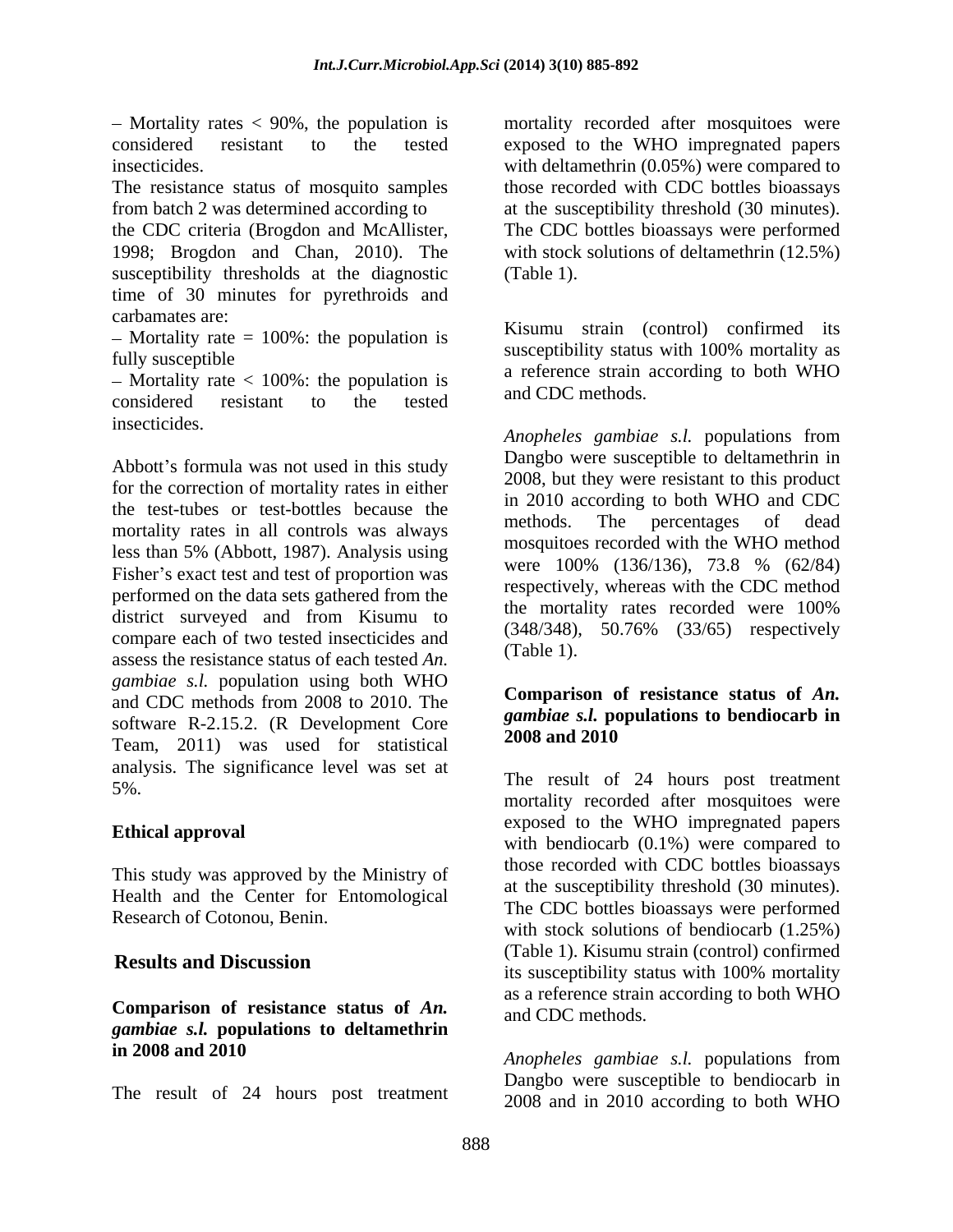and CDC methods. The percentages of dead

# **Specificities of both WHO and CDC**

The specificities of both methods are

*Anopheles gambiae s.l.* Kisumu populations were susceptible to deltamethrin in 2008 and in 2010 according to both WHO and CDC methods. Susceptibility tests done with these methods using deltamethrin with *Anopheles gambiae s.l.* populations from Dangbo showed that these populations were also susceptible to this product in 2008, but they were resistant in 2010. These results showed that *Anopheles gambiae s.l.* populations resistance level to an insecticide, collected in the field, varied from one year to another susceptibility tests. In fact, in the current study, the same resistance status were recorded with these resistance monitoring tools from one year to another in the same

bendiocarb in 2010 with CDC bottle bioassay was not synonymous with resistance. A similar pattern was already exposed to bendiocarb in Oueme department in South-Easthern Benin (Aïzoun *et al.*, 2013a). *Anopheles gambiae s.l.* populations

mosquitoes recorded with WHO method in 2008 and 2010 according to both WHO were 100% (198/198), 100% (45/45) and CDC methods. Similar results were respectively, whereas with the CDC method already observed by Aïzoun *et al*. (2013b) the mortality rates recorded were 100% with *Anopheles gambiae s.l.* from Seme in (94/94), 98.33% (59/60) respectively (Table the same department as Dangbo. A recent 1). study carried out by Aïzoun *et al.* (2014b) **methods**  central part of Benin to carbamates. mentioned in Table 2. Dangbo need to be monitored because of the from Dangbo were susceptible to bendiocarb and CDC methods. Similar results were also showed fully susceptibility of *Anopheles gambiae s.l.* populations from the Howewer, the resistance level to bendiocarb of *Anopheles gambiae s.l.* populations from slight decrease of susceptibility obtained with these *Anopheles gambiae s.l.* populations exposed to bendiocarb in 2010 with the CDC bottle bioassay.

in a same location. But these variations did plastic cylinder tube test determines the not affect the results of WHO and CDC percent mortality or mortality rates of location. glass. The WHO papers do not need to be The slight decrease of susceptibility because they are ordered in the impregnated obtained with *Anopheles gambiae s.l.* form Conversely, the CDC bottles need to populations from Dangbo exposed to be coated with insecticide by oneself before observed with *Anopheles gambiae s.l.* conditions (Aïzoun *et al.*, 2013a). But a<br>populations from Adjara and Dangbo recent study was carried out for this purpose Regarding the specificities of each method, the CDC bottle bioassay is more adaptable in the field conditions whereas there is logical complexity with WHO susceptibility test. The CDC bottle bioassay determines the time it takes an insecticide to penetrate an arthropod, traverse its intervening tissues, get to the target site, and act on that site relative to a susceptible control. The WHO malaria vectors to insecticide. The WHO bioassays utilize plastic cylinder tubes whereas the CDC bottles bioassays use 250 ml Wheaton bottles which are made from treated by oneself before their utilization form. Conversely, the CDC bottles need to be coated with insecticide by oneself before each bioassay. In fact, the shelf-life and the re-use of pre-prepared bottles are still not well documented or studied in laboratory conditions (Aïzoun *et al.*, 2013a). But a recent study was carried out for this purpose (Aïzoun *et al.*, 2014a).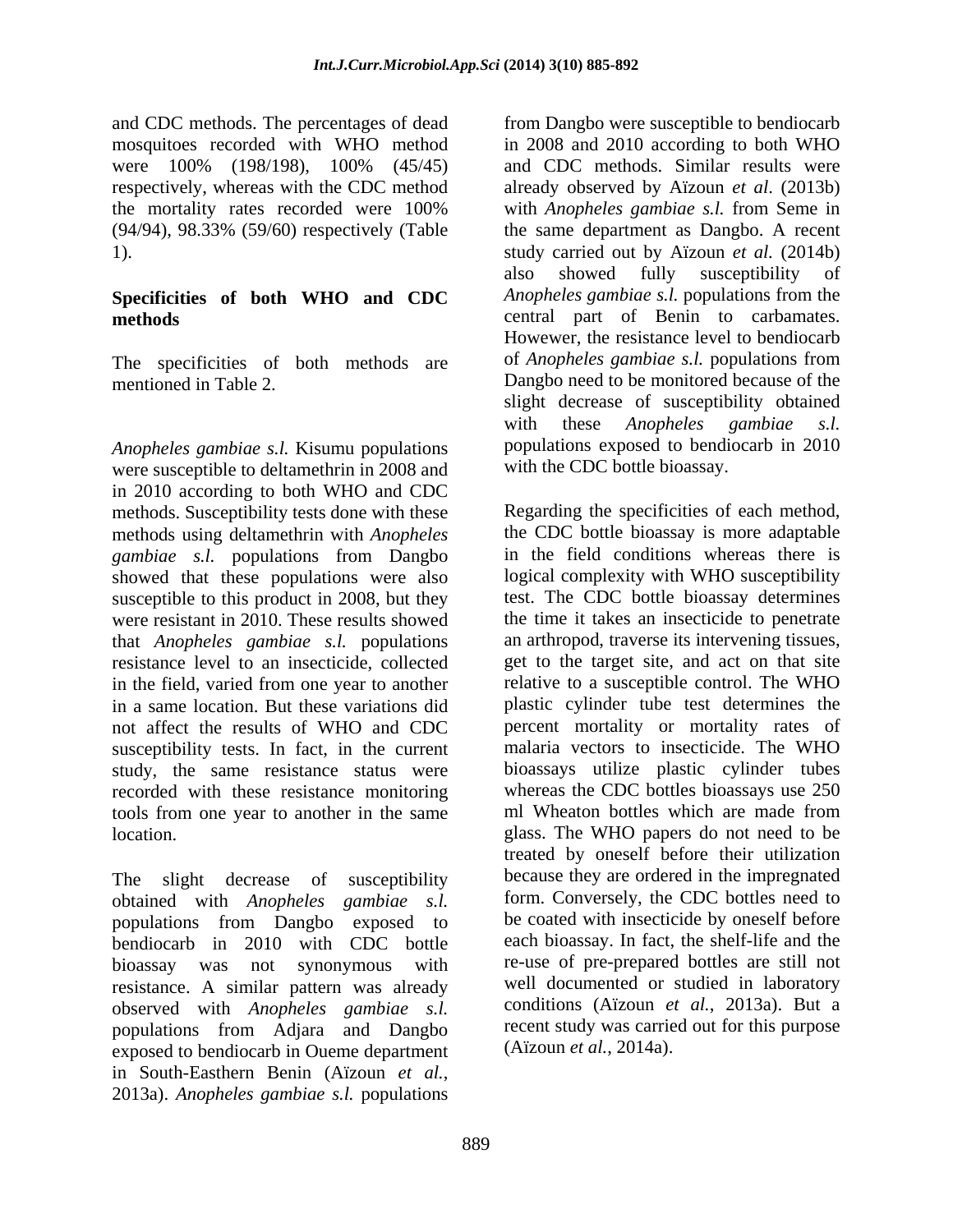|                 |       |                 |                         |     |         |             | Number tested %Mortality Resistance status |
|-----------------|-------|-----------------|-------------------------|-----|---------|-------------|--------------------------------------------|
| Populations     | Years | Insecticides    | WHO CDC WHO CDC WHO CDC |     |         |             |                                            |
| Kisumu(Control) | 2008  | Deltamethrin    | 200                     | 200 | 100 100 |             |                                            |
|                 | 2010  | Deltamethrin    | 103                     | 110 | 100 100 |             |                                            |
|                 | 2008  | Bendiocarb      | 200 200 100 100         |     |         |             |                                            |
|                 |       | 2010 Bendiocarb | 99 111 100 100          |     |         |             | $\sim$ S                                   |
|                 |       |                 |                         |     |         |             |                                            |
| Dangbo          | 2008  | Deltamethrin    | 136                     |     |         | 348 100 100 |                                            |
|                 | 2010  | Deltamethrin    | -84                     | 65  |         | 73.8 50.76  |                                            |
|                 | 2008  | Bendiocarb      | 198                     | 94  |         | 100 100     |                                            |
|                 | 2010  | Bendiocarb      | 45                      | 60  |         | 100 98.33   |                                            |

#### **Table.1** Susceptibility data recorded according to both WHO and CDC methods in 2008 and in 2010

#### **Table.2** Specificities of both WHO and CDC methods

-CDC bottle bioassay is more adaptable in the field conditions whereas there is logical complexity with WHO susceptibility test

-The insecticide formulations (liquid or powder) and bottle positions (on the bottom or on the side) do not influence the results of Centers for Diseases Control and Prevention (CDC) bottle bioassay during resistance monitoring using this tool

-Even if the bottom and the cap of WHO cylinder plastic tube are not impregnated, that does not affect the results recorded with WHO resistance monitoring tool

-WHO bioassays utilize cylinder plastic tubes whereas CDC bottles bioassays use 250 ml Wheaton bottles which are made from glass

-WHO susceptibility test uses impregnated-papers with insecticide whereas CDC bottle need to be coated with insecticide by oneself before each bioassay

-WHO cylinder plastic tube test determines directly the percent mortality or mortality rate of malaria vectors to insecticide

-CDC bottle bioassay determines the time it takes an insecticide to penetrate an arthropod, traverse its intervening tissues, get to the target site, and act on that site relative to a susceptible control

In addition, another recent study was also insecticide formulations (liquid or powder) during resistance monitoring using this revised the protocol of 1998 as a new

carried out to investigate the advantages maintain test bottles intact on the lab and drawbacks of both the WHO and CDC bench of manipulation in the laboratory methods (Aïzoun *et al.*, 2013a). The without moving them during mortality and bottle positions (on the bottom or on of WHO plastic cylinder tube are not the side) do not influence the results impregnated, that does not affect the obtained with Centers for Diseases Control results recorded with WHO resistance and Prevention (CDC) bottle bioassay monitoring tool. Recently, in 2013, WHO tool. However, it would be useful to recording. Even if the bottom and the cap of WHO plastic cylinder tube are not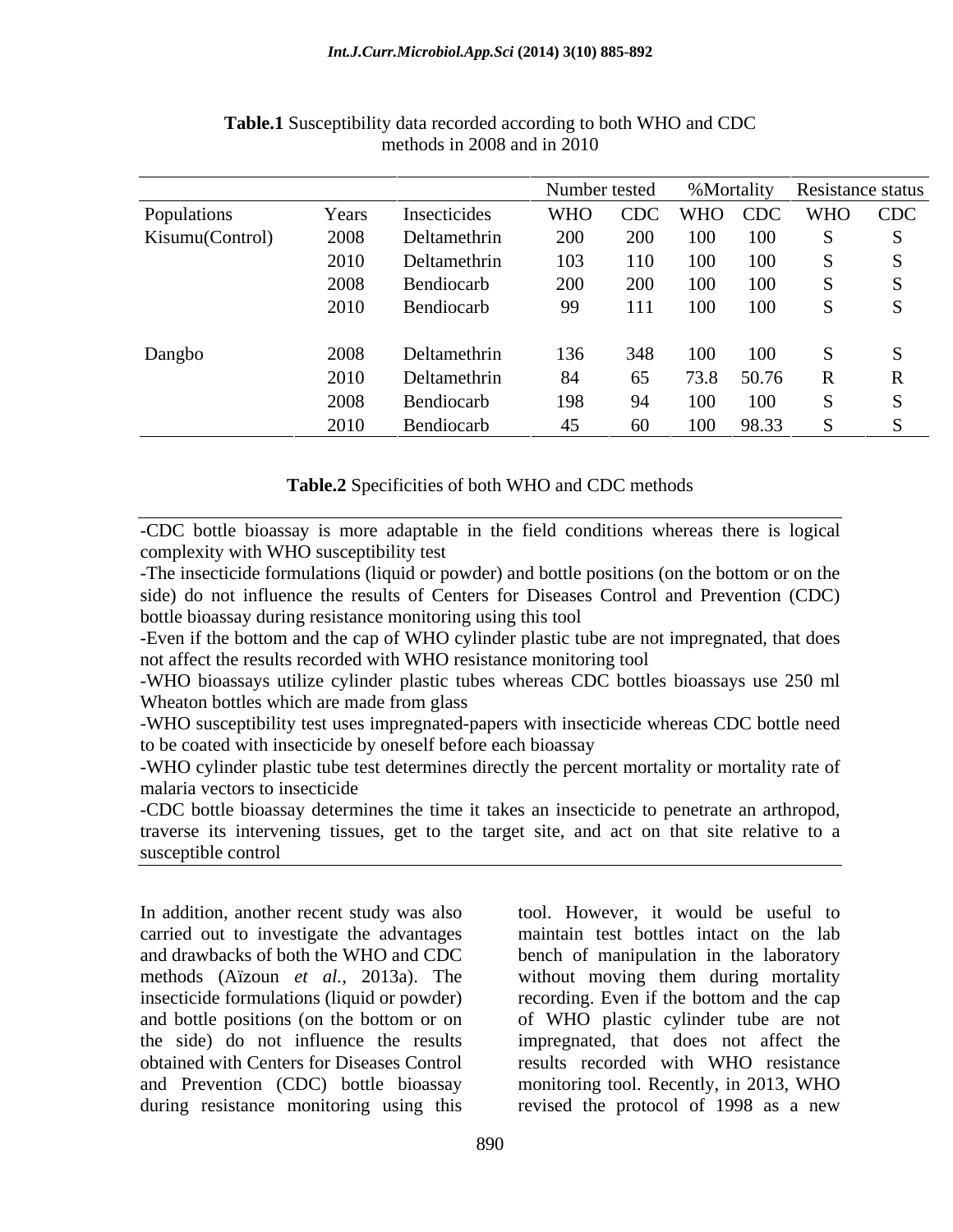protocol for the determination of Aïzoun, N., Ossè, R., Azondekon, R., insecticide susceptibility in malaria Alia, R., Oussou, O., Gnanguenon, vectors (WHO, 2013) whereas a new protocol invention by Brogdon is in progress and is called" Intensity bottle the standard WHO susceptibility bioassay . tests and the CDC bottle bioassay for

 The current study clearly shows that even if each resistance monitoring tool has its own specificity, the dynamic of insecticide<br>Benin, West Africa, Parasit. resistance does not affect the results obtained with WHO and CDC  $^{\text{vec}(U)}$ ,  $^{\text{vec}(U)}$ ,  $^{\text{vec}(U)}$ susceptibility tests. Susceptibility tests can be assessed either with WHO method or with CDC method from one year to G.G., Akogbeto, M. 2013b. Status of another with *Anotheles* mosquitoes from organophosphate and carbamate another with *Anopheles* mosquitoes from the same area or location under laboratory conditions. Sensu late from the south and north

### Acknowledgements 6:274.

We are grateful to the Ministère de Gnanguenon, V., Ossè, R., Asidi, A., l'Enseignement Supérieur et de la Recherche Scientifique (MESRS) of Benin which financially supported this study and<br>the doctoral training of Nazaire. We are<br>laboratory conditions and a WHO the doctoral training of Nazaire. We are also grateful to the President's Malaria Initiative (PMI) of the U.S. Government through USAID which financially  $Trop. \, Biomed.,\,4(6):$  492-497. supported certain of research activities of Aïzoun, N., Azondekon, R., 2014. Nazaire in the framework of his doctoral **Investigation** of the training. We would like to thank Dr William G. BROGDON from CDC specificities of two tools for the Atlanta, USA who supplied us the reagents determination of insecticide used for CDC bioassays. The authors would also like to thank Frederic OKE- AGBO for statistical analysis and Damien CDC bottle bioassay. Parasit. TODJINOU for providing technical *Vectors*, in press.

insecticide**.** *J. Am. Mosq. Control*

- V.,Aïkpon, R., Padonou, G.G., Akogbéto, M. 2013a. Comparison of the standard WHO susceptibility the determination of insecticide susceptibility in malaria vectors and their correlation with biochemical and molecular biology assays in Benin, West Africa. *Parasit. Vectors*, 6: 147.
- Aïzoun, N., Aïkpon, R., Gnanguenon, V., Oussou, O., Agossa, F., Padonou, G.G., Akogbéto, M. 2013b. Status of organophosphate and carbamate resistance in *Anopheles gambiae sensu lato* from the south and north Benin, West Africa. *Parasit. Vectors*,
- Aïzoun, N., Azondekon, R., Aïkpon, R., Akogbéto, M. 2014a. Study of the efficacy of a Wheaton coated bottle with permethrin and deltamethrin in laboratory conditions and a WHO impregnated paper with bendiocarb in field conditions. *Asian Pac. J. Trop. Biomed.*, 4(6): 492-497.
- Aïzoun, N., Azondekon, R., Investigation of the complementarities and the specificities of two tools for the determination of insecticide susceptibility in malaria vectors: WHO cylinder plastic tube test and CDC bottle bioassay. *Parasit. Vectors*, in press.
- assistance. Tel: (229) 95317939. Aïzoun, N., Gnanguenon, V., Azondekon, **References** Akogbéto, M. 2014b. Status of Abbott, W.S. 1987. A method of resistance in Anopheles gambiae computing the effectiveness of an *sensu lato* from the Sudano Guinean *Assoc.*, 3(2)**:** 302 303. West Africa. *J.Cell Anim. Biol.*, R., Anagonou, R., Aïkpon, R., organophosphate and carbamate resistance in *Anopheles gambiae sensu lato* from the Sudano Guinean area in the central part of Benin,